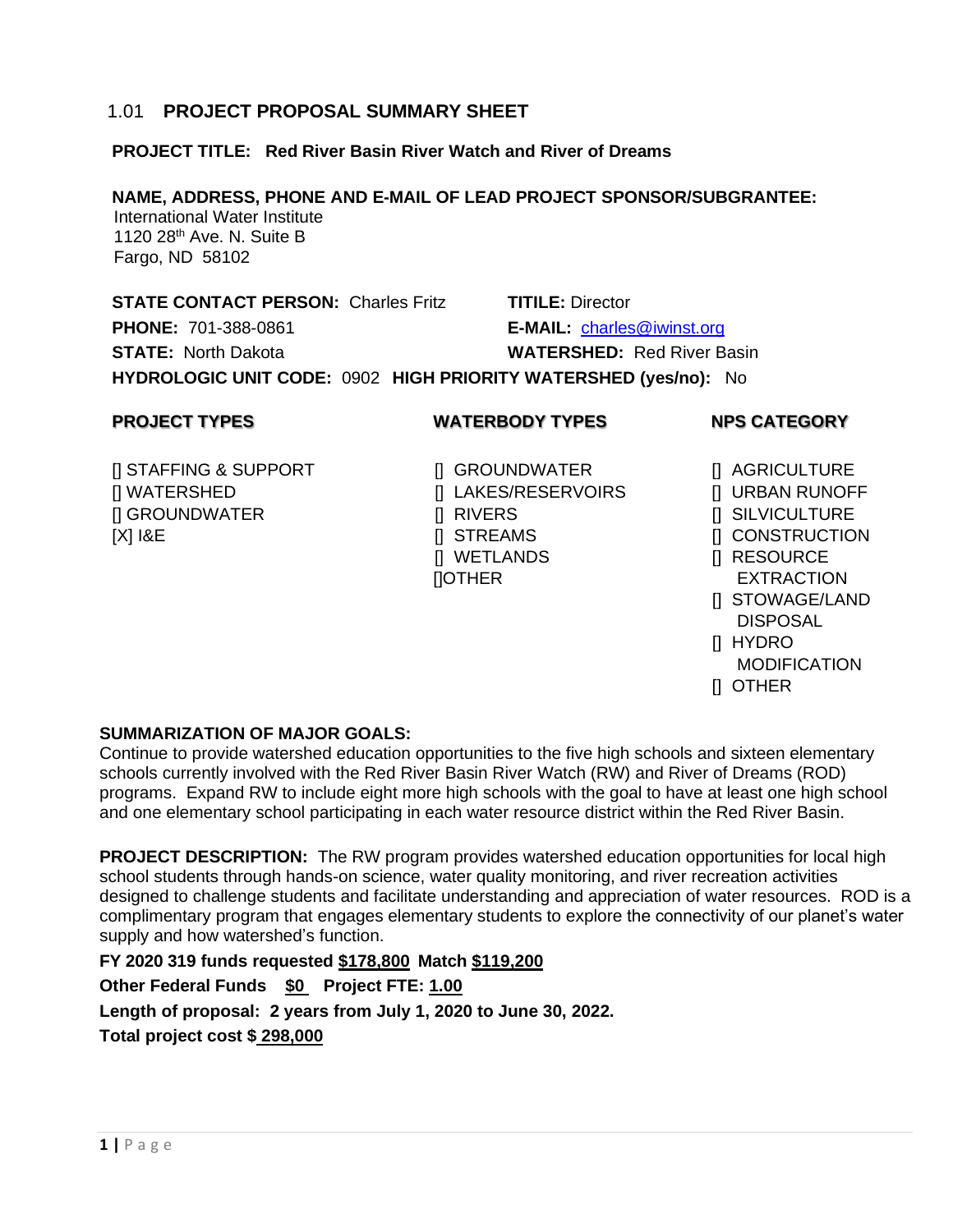## **2.0 STATEMENT OF NEED**

**2.1** The North Dakota Department of Environmental Quality (NDDEQ) has identified the need to deliver a balance of information and education throughout North Dakota as a critical component of the Non-Point Source (NPS) Pollution Management Program. NPS pollution can affect the state's water resources and it is important for citizens to understand NPS causes and effects; including how the NPS pollution is affected by a variety of water issues ranging from flooding, farming practices, drought, and wetland drainage.

Students today are increasingly disconnected from the natural environment. The IWI's RW and ROD projects will engage students in hands-on education programs to better understand how humans interact and affect valuable river resources of the Red River Basin through integrated classroom and outdoor experiences that:

- o build awareness of river ecosystems and watershed connections
- $\circ$  increase student capacity to make informed decisions about their environment
- o instill a sense of place highlighting the historic, economic, and ecological uniqueness of their local watershed

**2.2** RW and ROD increase knowledge, understanding and appreciation of water resources through education of non-point source pollution, water quality issues, connectivity of our planet's water supply, and how watersheds function. RW and ROD target elementary through high school aged students and teachers (specifically  $4<sup>th</sup> - 12<sup>th</sup>$  grade). The majority of teachers have little or no training in NPS pollution causes and effects. Teachers are more likely to teach subjects they are familiar with and understand themselves. RW and ROD will increase teacher awareness and understanding leading to more classroom activities on water issues.

#### **3.0 PROJECT DESCRIPTION**

**3.1** The IWI will engage high school and elementary students within North Dakota Red River Basin school districts in hands-on education programs focused on river resources within their local watershed. IWI will provide integrated classroom and outdoor experiences that; build awareness of river ecosystems and watershed connections, increase student capacity to make informed decisions about their environment, and instill a sense of place about the uniqueness of their local watershed.

**3.2** Objectives**/**Measureable outcomes**:**

Obj. 1*.* **River Watch:** Increase awareness and knowledge of local land use and watershed connections through water quality monitoring, biological monitoring, watershed exploration and STEM activities. Engage thirteen RW teams (260 students) to explore streams and other aquatic environments in the Red River Basin, documenting local watershed conditions.

#### *Water Quality and Biological Monitoring: Stream Sampling and Macroinvertebrates.*

 $\circ$  Water Quality – RW Students and Team Leaders will be trained to use field sampling equipment (e.g. sonde, Van Dorn sampler and Secchi tube). RW teams monitor local rivers and streams. Parameters measured typically include stage, appearance, recreational suitability, stream condition/habitat assessment, transparency, water temperature, dissolved oxygen, pH, and conductivity. Frequency: Two times annually. Ongoing completed May 2022. Estimated cost \$53,471.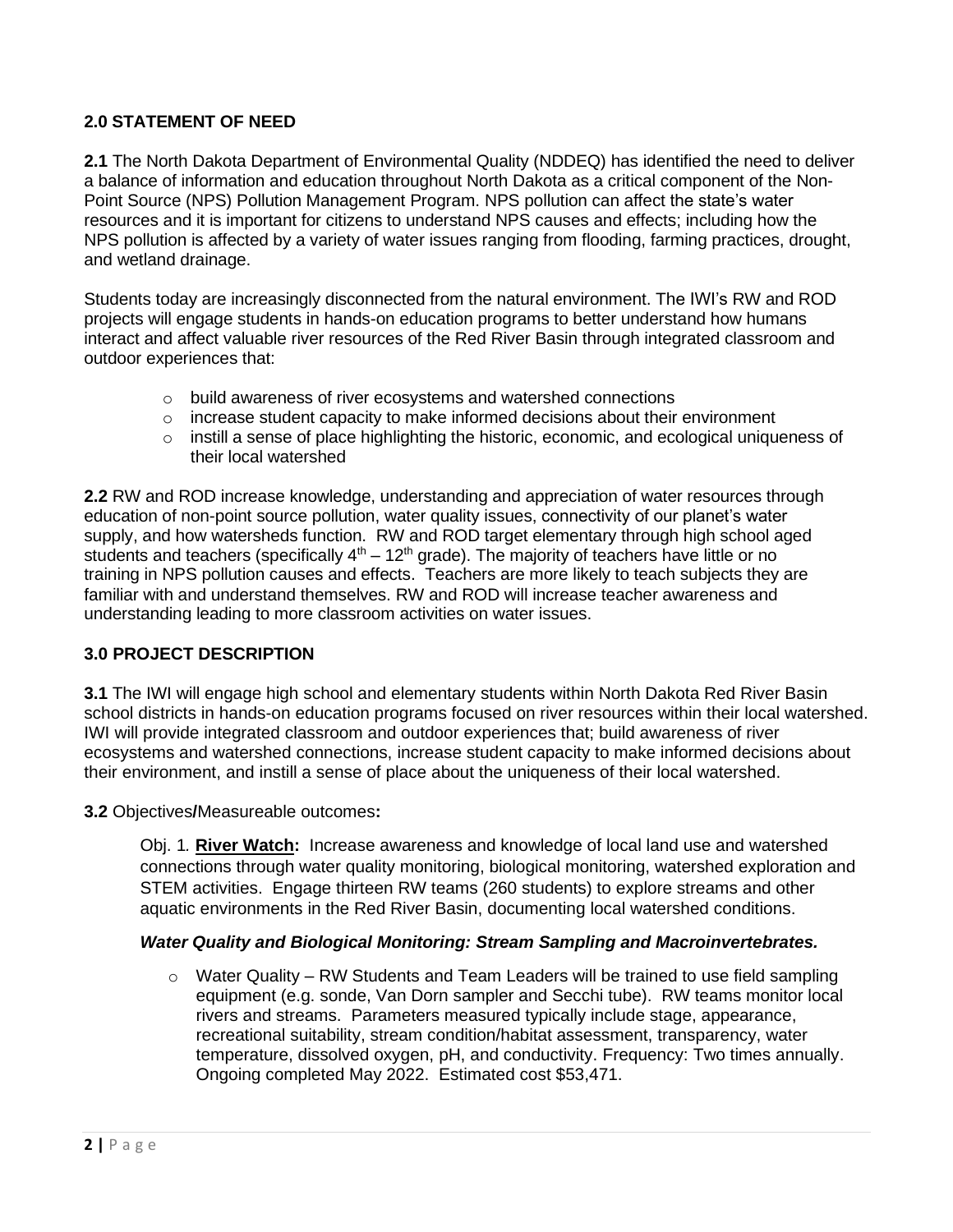- o Macroinvertebrate Collection River Watch students will sample macroinvertebrate communities and learn about the relationship between water quality and biological communities. Teams will monitor biological communities in their own watershed when conditions allow, however; if local conditions are not adequate River Watch teams will be encouraged to visit Prairie Waters Education and Research Center. One time during the project completed November 2021. Estimated cost \$24,800.
- $\circ$  Review water quality data collected with RW teams and teachers. Provide insight into conditions at the monitoring sites. Once annually completed May 2022. Estimated cost \$4,000.

## *Red River Explorers Paddling Program: Lead guided river ecology excursions (13 trips) from July 2020 through June 2022 on various reaches of rivers in the Red River Basin.*

- $\circ$  IWI paddling staff scout rivers at different water levels to assess safety and water levels needed for safe passage by RW student exploratory teams. Ongoing through June 2022. Estimated cost \$4,165.
- $\circ$  Thirteen guided river ecology excursions in the Red River Basin, all utilizing GPS and mapping/photo documentation of baseline geomorphology and recreation conditions. Completed June 2022. Estimated cost \$26,790.
- $\circ$  Create and share information from river trips on IWI website via on-line map and multimedia reports. Reports may include the following; number of trip participants, river route and reaches covered, photo-documentation of river conditions, and a summary of observations by trip participants on river conditions, land use, and recreation suitability. Completed June 2022. Estimated cost \$5,200.
- $\circ$  Final Report to include areas explored, number of participants and links to trip reports Completed June 2022. Estimated cost \$1,300.

Obj. 2. **STEM assistance:** Assist in provision of Science, Technology, Engineering and Math (STEM) education and engagement opportunities through watershed science.

### *Host regional fall kick-off events for RW teachers and youth leaders. Events will incorporate team building skills, local watershed project presentations and data interpretation.*

- $\circ$  2-3 regional fall kick-off events/training sessions in each year 2020 and 2021. Completed November 2021. Estimated cost \$24,885.
- $\circ$  Summary report will be provided each year to document participants at regional kick-off events and topics covered. Information will be included in the Final Report due June 2022. Estimated cost \$400.

## *Utilize the annual River Watch Forum to provide exposure to relevant research topics and an opportunity to present findings from current research involvements. Provide opportunities for youth to engage in scientific research and outreach.*

 $\circ$  River Watch Forum presented in February or March each year 2021 and 2022 with keynote speaker and concurrent sessions focused on emerging watershed education and research. Poster displays, written reports and/or video presentations of assigned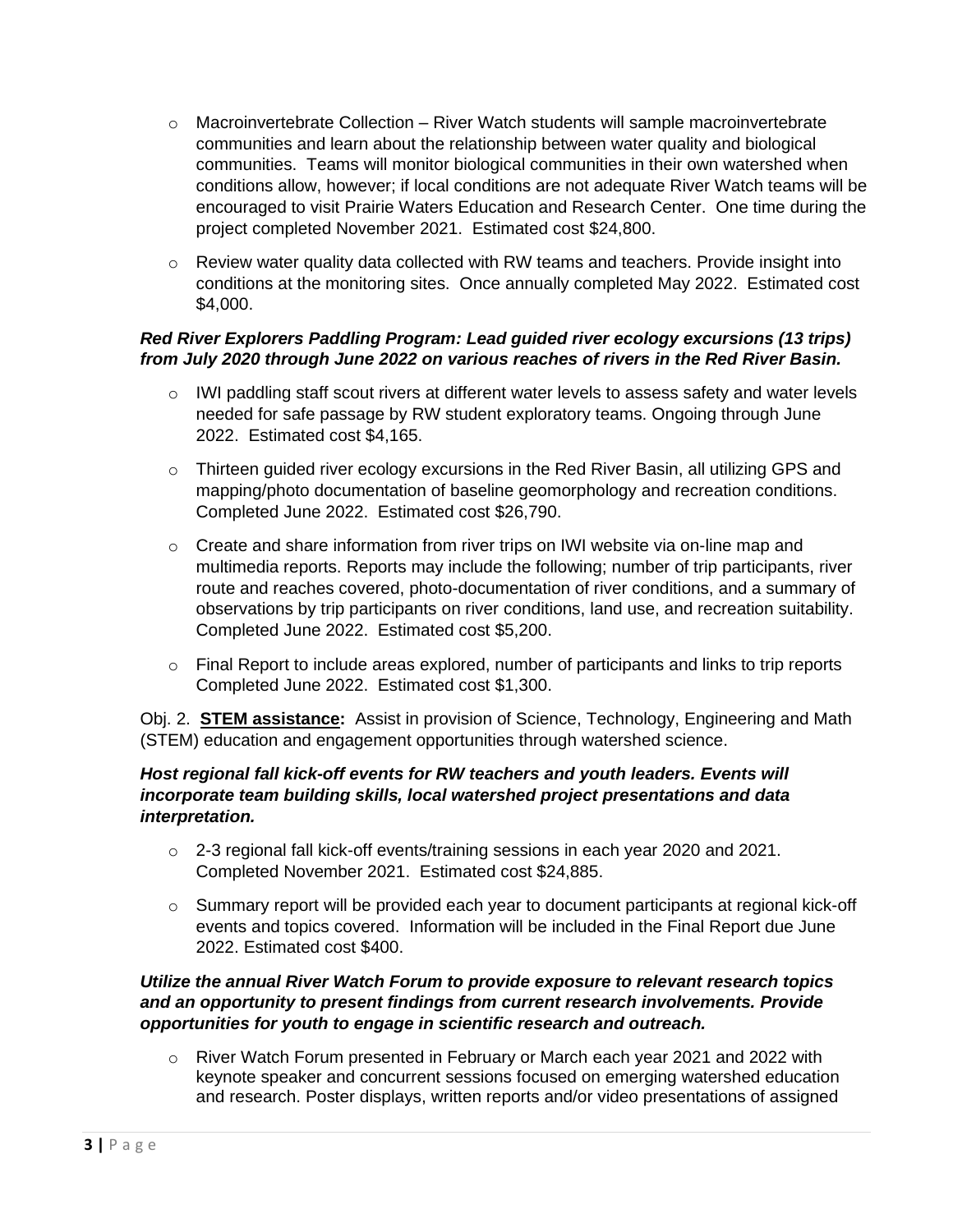research topics, service learning projects and special investigations by RW teams in collaboration with watershed partners. Completed April 2022. Estimated cost \$41,700.

 $\circ$  Summary report written to document participating RW teams/schools and highlighting awards and watersheds represented in research, with links to materials. To be completed by June 30<sup>th</sup> of each year and included in the October annual report. Estimated cost \$600.

Obj. 3. **River of Dreams:** Engage elementary students in a hands-on education program that incorporates a number of core education topics including math, science and geography (1,200 students).

#### *Engage an entire grade level of students by partnering with teachers to bring experiential watershed education into their classrooms and then into their watershed.*

- $\circ$  School contacts. Solicit classrooms to be involved. Identify lead teacher and determine the number of students to be involved. Ongoing completed September 2021. Estimated cost \$2,500.
- o Resources acquired to deliver ROD to local elementary students and teachers. Ongoing completed April 2022. Estimated cost \$27,200.
- $\circ$  Prepare materials (e.g. virtual geography tour with worksheet) and canoes for ROD activities. Ongoing completed April 2022. Estimated cost \$11,000.
- $\circ$  School classrooms sessions. Hold classrooms sessions to present materials and explore program expectations. Completed April 2021 (30 classrooms) and April 2022 (30 classrooms). Estimated cost \$19,650.
- o Field sessions with ROD participants. Release of individual ROD canoes and review of watershed lessons learned by students. Completed June 2021 (30 sessions) and June 2022 (30 sessions). Estimated cost \$19,650.
- $\circ$  Evaluation of ROD activities using pre/post surveys of students. Completed December 2021. Results will be reported as part of Final Report due June 2022. Estimated cost \$3,000.

Obj. 4*.* **Evaluation/Reporting:** Project Evaluation, Management and Reporting. Cost \$24,130.

## *Track project grant-related expenditures. Compile and organize invoices, pay bills and submit expense reimbursements in a timely manner.*

- $\circ$  Grant-related expenditures tracked, bills paid and expense reimbursements submitted at least quarterly.
- o Provide quarterly progress reports along with reimbursement requests.

#### **Track objectives and tasks to ensure outcomes are being met. Prepare and complete reports and results from the Red River Basin River Watch and River of Dreams program.**

- o Annual report to the NDDEQ and RRJWRD will be submitted by October 1, 2020 and 2021.
- o Complete final report and submit by June 30, 2022.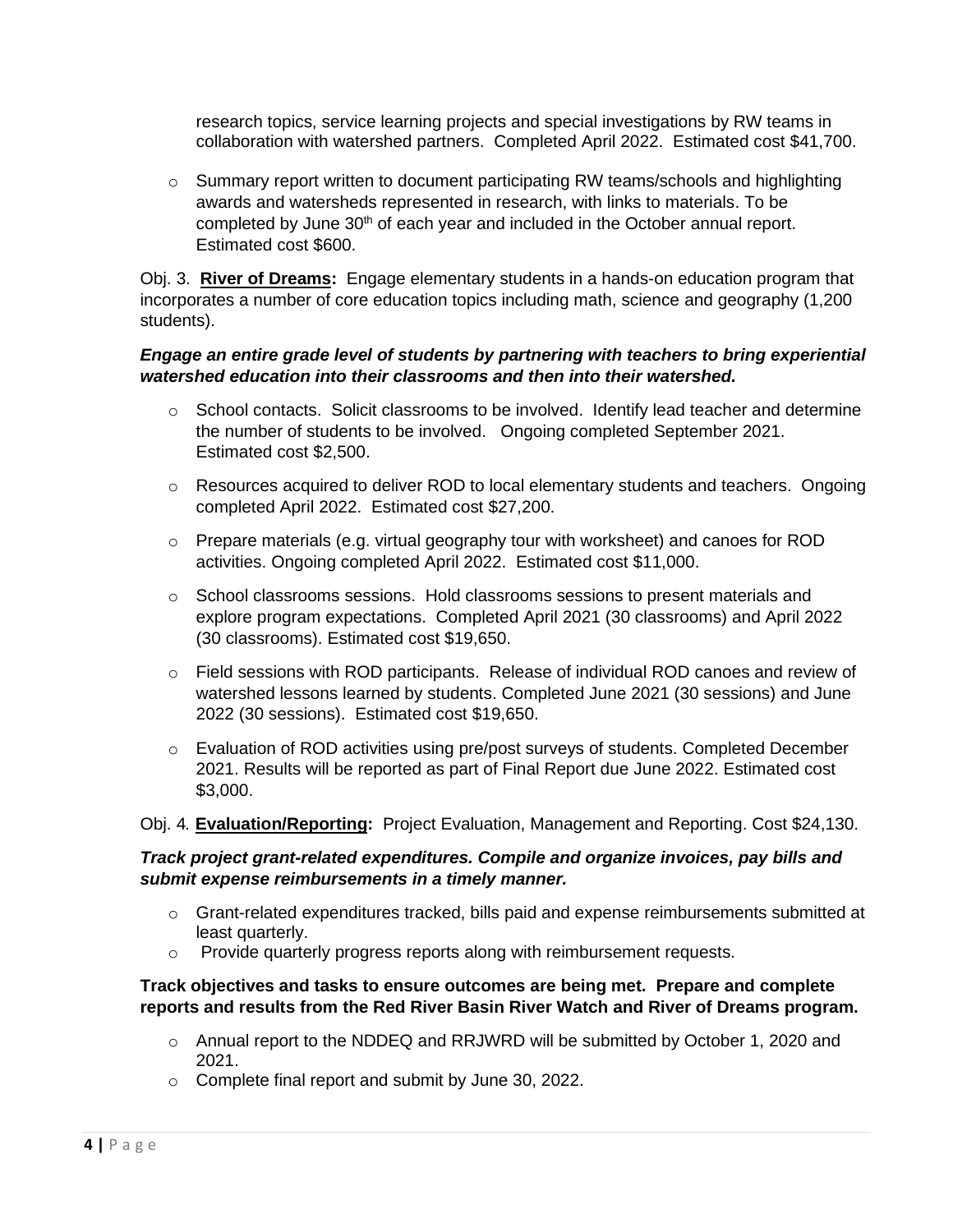**3.3 The milestone table** below shows the timeline for the different tasks previously described. All objectives and tasks are the responsibility of the IWI.

| <b>TASK/RESPONSIBLE ORGANIZATIONS</b>                                                             | <b>OUTPUT</b>                                                  | QTY                               | <b>SFY21</b> | <b>SFY22</b> |
|---------------------------------------------------------------------------------------------------|----------------------------------------------------------------|-----------------------------------|--------------|--------------|
|                                                                                                   |                                                                |                                   |              |              |
| <b>OBJECTIVE 1 - River Watch</b>                                                                  |                                                                |                                   |              |              |
| Task 1 - Water Quality and Biological Monitoring                                                  | Sampler training, sample<br>collection.                        | 0.20 FTE<br>13 RW teams involved. |              |              |
| Task 2 - Red River Explorers                                                                      | River ecology excursions<br>and trip reports.                  | 0.20 FTE<br>13 river trips.       |              |              |
| <b>OBJECTIVE 2 - STEM Assistance</b>                                                              |                                                                |                                   |              |              |
| <b>Task 1 - Fall Kick Off Events</b>                                                              | Watershed education and<br>training.                           | 0.10 FTE<br>260 students          |              |              |
| <b>Task 2 - River Watch Forum</b>                                                                 | Watershed education and<br>training.                           | 0.12 FTE<br>260 students          |              |              |
| <b>OBJECTIVE 3 - River of Dreams</b>                                                              |                                                                |                                   |              |              |
| Deliver and present<br><b>Task 1 -</b> School classroom and field sessions.<br>program materials. |                                                                | 0.25 FTE<br>1.200 students        |              |              |
| <b>OBJECTIVE 4 - Eval and Report</b>                                                              |                                                                |                                   |              |              |
| Task 1 - Track and pay bills, submit expenses.                                                    | Quarterly progress reports<br>and reimbursements.<br>10.06 FTE |                                   |              |              |
| Task 2 - Prepare and complete reports.                                                            | 0.06 FTE<br>Interim and final reports.                         |                                   |              |              |

# **4.0 COORDINATION PLAN**

**4.1** The IWI will be the sponsoring organization with local cost share (\$119,200) provided by North Dakota Red River Joint Water Resources District (RRJWRD). The IWI Education and Monitoring Director will be responsible for project management with the IWI Project Specialist leading coordination and delivery of RW and ROD education activities. IWI will supply all education materials, presentation equipment, and the website for this project. The IWI has a strong longstanding record of working with other entities in delivering watershed education within Minnesota and North Dakota and has worked closely with the Prairie Waters Education and Research Center (PWERC) to help them develop River Watch activities and has received training from their staff to continue the development of our River Watch program (e.g. biological monitoring).

For this project, schools will be encouraged to use the PWERC for their macroinvertebrate collection activities when local conditions are not adequate. IWI and PWERC will coordinate on future education and training opportunities and staff will assist each other when and where appropriate. Since 2013, the IWI has worked with the RRJWRD, NRCS and the State Water Commission (SWC) to deliver watershed education programs within the Red River Basin, River Watch at 5 high schools and ROD at 16 schools.

As part of our ongoing coordination and internal assessment process, the IWI Board of Directors oversees the Institute, ensures it is run properly, and involves representative groups in the activities of the Institute. Below is a list board members and their agency or institution affiliation.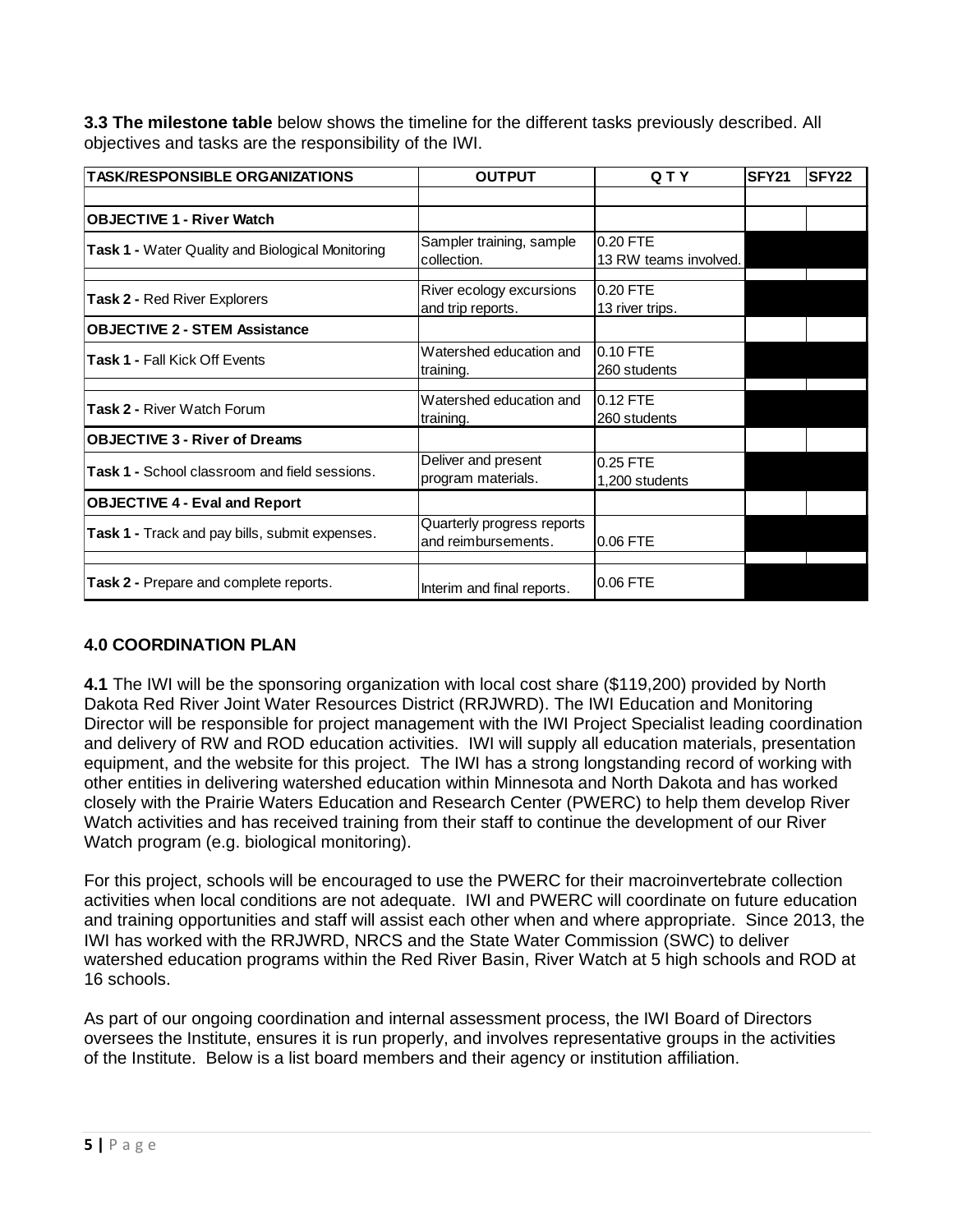| <b>Officers</b>                      |                                      |                                                |  |  |  |
|--------------------------------------|--------------------------------------|------------------------------------------------|--|--|--|
| George B. Sinner (Chair)             | Mike Ell (Vice Chair)                | Dr. Jay Leitch (Treasurer/Secretary)           |  |  |  |
| Cornerstone Bank                     | ND Department of Health (Ret.)       | Natural Resources Management Dept. Chair (Ret) |  |  |  |
| 2280 45th St S # A                   | 918 East Divide Avenue               | ND State University                            |  |  |  |
| Fargo, ND 58104                      | Bismarck, ND 58501-1947              | Fargo, ND                                      |  |  |  |
| Tel: 701.364.9630                    | Tel: 701.328.5214                    | Tel: 701.522.2166                              |  |  |  |
|                                      | <b>Board Members</b>                 |                                                |  |  |  |
| <b>Genevieve Thompson</b>            | Josh Irhy                            | <b>Kenneth Vein</b>                            |  |  |  |
| At Large                             | Red RiverJoint Water Resource Board  | Altru Health System                            |  |  |  |
| 650 NP Avenue, Suite #110            | P.O Box 10                           | 1200 South Columbia Road                       |  |  |  |
| Fargo, ND 58105                      | Hillsboro, ND 58045                  | Grand Forks, ND 58206                          |  |  |  |
| Tel: 701.388.0861                    | Tel: 701.786.2016                    | Tel: 701.780.5748                              |  |  |  |
| Dan Wilkins                          |                                      | <b>Pat Fridgen</b>                             |  |  |  |
| At Large                             |                                      | ND State Water Commission                      |  |  |  |
| PO Box 584                           |                                      | 900 East Blvd.                                 |  |  |  |
| Fertile, MN 56540                    |                                      | Bismarck, ND 58505-0850                        |  |  |  |
| Tel: 218.945.3204                    |                                      | Tel: 701.328.4964                              |  |  |  |
| Dr. Gerry VanAmburg                  | <b>Robert Laidler</b>                | Dr. Ryan Yonk                                  |  |  |  |
| Concordia College (Ret.)             | <b>Director Emeritus</b>             | Undergraduate Program Director                 |  |  |  |
| Buffalo- Red River Watershed/MN BWSR | Oak Hammock Marsh                    | ND State University                            |  |  |  |
| Moorhead, MN                         | Winnipeg, MB                         | Fargo, ND                                      |  |  |  |
| Tel: 218.790.2502                    | Tel: 204.952.4856                    | Tel: 701.231.5374                              |  |  |  |
| <b>Phil Murphy</b>                   | John Finney                          | Paul Swenson                                   |  |  |  |
| ND Soybean Grow ers                  | Red River Watershed Management Board | MN Department of Natural Resources (Ret.)      |  |  |  |
| 650 NP Avenue, Suite #110            | 9 4th Ave. East                      | 2115 Birchmont Brach Road NE                   |  |  |  |
| Fargo, ND 58105                      | Ada, MN                              | Bemidji, MN 56601                              |  |  |  |
| Tel: 701.388.0861                    | Tel: 218.784.9502                    | Tel: 218.755.3623                              |  |  |  |

**4.2** RW and ROD have support of governmental, educational and citizen groups. The ND State Water Commission and RRJWRD provided the IWI with a grant to deliver RW in 2018 and in 2019. The NDDEQ with a match from the RRJWRD also provided NPS funds for ROD activities in 2019. Through this grant we will continue to engage students to teach them about NPS pollution, watershed functions and our water supply.

**4.3** The IWI has a history of delivering watershed education using outdoor learning activities that have been supported by 319 funds. As stated earlier, we have worked with the Prairie Waters Education and Research Center to help in the development of their River Watch program and to receive training from their staff on macroinvertebrate collection and identification.

**4.4** The RW and ROD programs provide participants with watershed education that incorporates STEM activities for high school students and geography, culture, art and music for elementary students. RW and ROD activities enable participating students to have a better understanding of how watersheds function and their importance to societal well-being.

RW is a holistic approach covering many aspects of watershed education. Students and teachers learn about watershed function and process through hands-on activities including water quality monitoring, biological monitoring and river exploration. RW participants also receive training during scheduled events throughout the year and complete a yearly assignment as a team for presentation at the annual forum.

ROD students gain an understanding of watersheds and how they function through activities tailored to their local watershed. In coordination with the classroom instruction, IWI staff assist in the implementation and launching of 14" canoes provided to the classrooms. As a canoe is located and documented on the ROD mobile application, a student may better understand the actual physical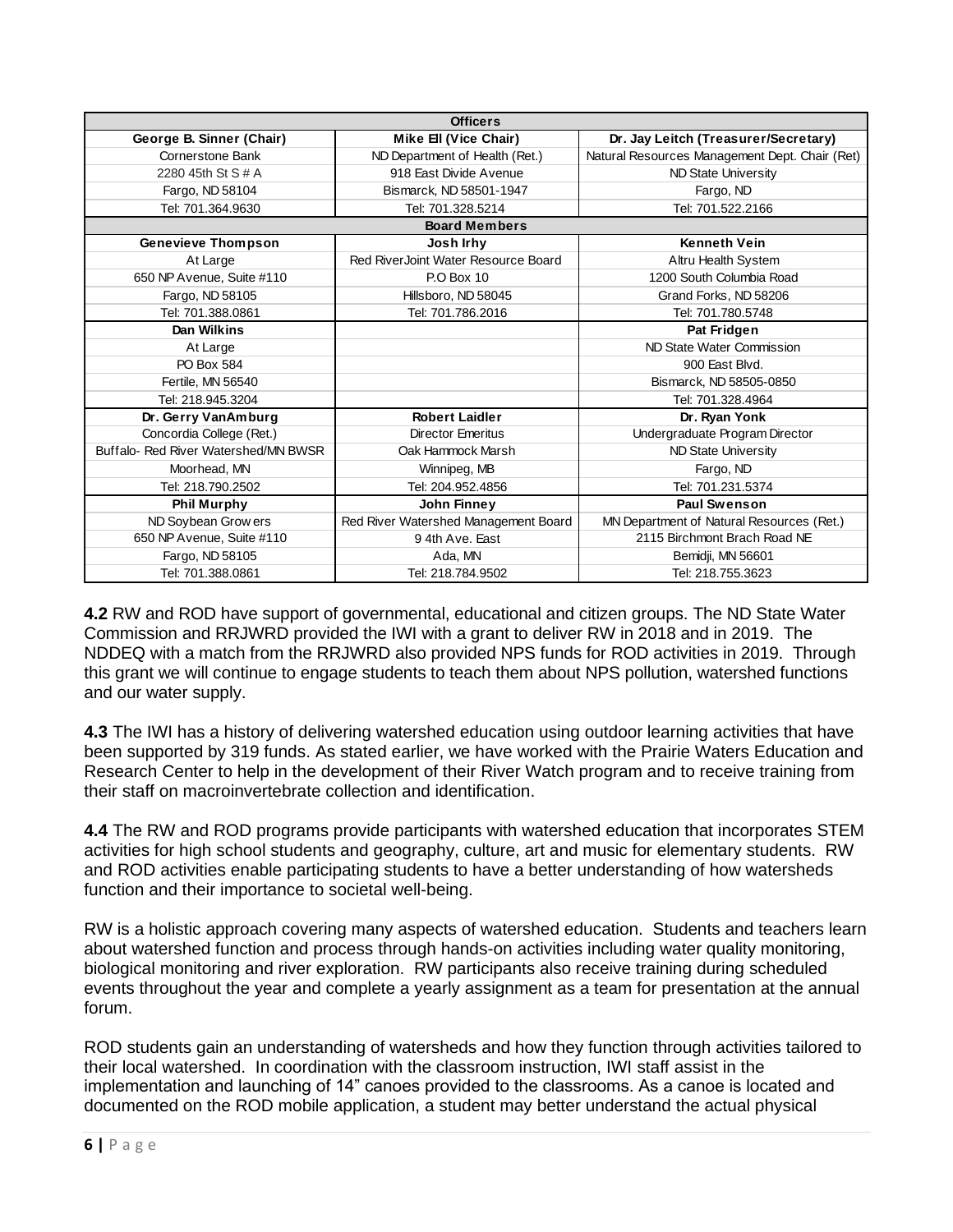movement of water resources within tributaries and throughout the Red River Basin through real-time interaction. Prairie Waters Education and Research Center has a different 319 NPS pollution funded program in North Dakota that brings students to their center for instruction. This project delivers RW and ROD to local schools with activities performed within and tailored to each schools watershed. Therefore, there is no duplication or replication of 319 NPS pollution funding.

# **5.0 EVALUATION AND MONITORING PLAN**

**5.1** The IWI will analyze the student participation through quantitative data including numbers of students participated, monitoring completed, explorer miles logged and canoes launched. Qualitative data will be gathered from assessment worksheets, forum assignments completed by the students and through instructor observation. Teacher evaluations of implementation problems as well as pre/post surveys of students will be utilized to gauge understanding and comprehension of key concepts and principles. These data will be collected, reviewed, and discussed by IWI Staff. A compilation of these data will be presented to major funding sources and the Board of Directors. The Director will receive feedback from these entities and implement any needed changes.

## **6.0 BUDGET**

**6.1** The funds for this project will be used for a 24 month period. Funding will start July 1, 2020 and continue through to June 30, 2022.

## **Budget Table for Red River Basin River Watch and River of Dreams**

|                                                 | <b>SFY 21</b> | <b>SFY 22</b> | <b>Total</b> |
|-------------------------------------------------|---------------|---------------|--------------|
| FY2020 Section 319 Funds                        | \$89,400      | \$89,400      | \$178,800    |
|                                                 |               |               |              |
| <b>State and Local match:</b>                   |               |               |              |
|                                                 |               |               |              |
| $\vert$ 1)<br>ND Joint Water Resources District | \$59,600      | \$59,600      | \$119,200    |
|                                                 |               |               |              |
|                                                 |               |               | \$298,000    |